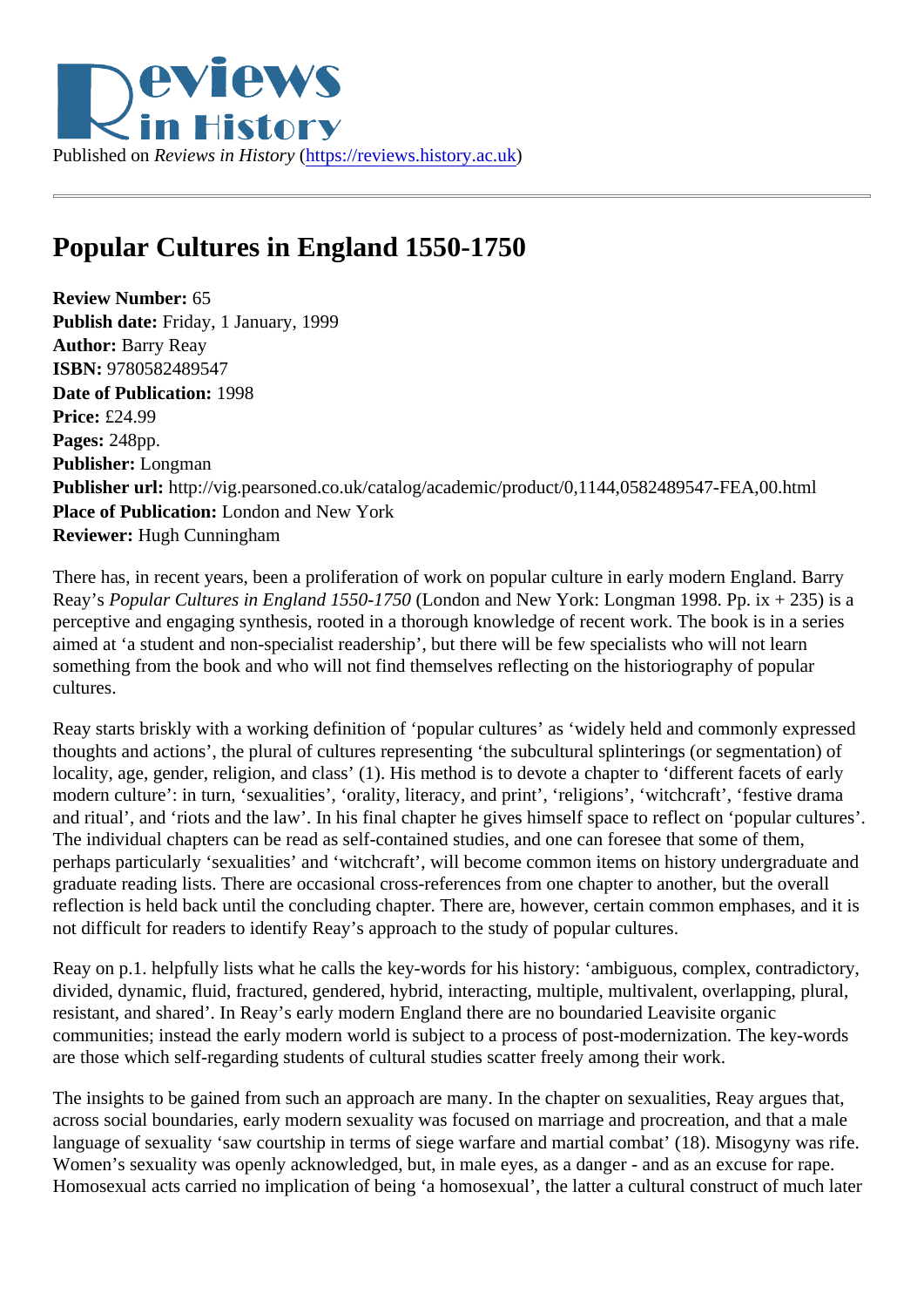times.

Reay successfully demonstrates the intermeshing of orality and literacy, writing of 'the orality of print'. By this phrase he refers to the ways in which print (ballads, chapbooks, plays) was read aloud, sung, and performed. An ability to read was much more common than an ability to write, and, amongst readers, there were vastly different levels of ability, 'a hierarchy of print consumption' (48), but no 'simple division between elite and popular literature' (55).

The chapter on religions is perhaps the least successful, if only because of the difficulty of compressing the religious experience of the English people across these tumultuous centuries into thirty pages. Reay's argument is that despite the sensational changes in public belief systems, English people had a capacity to absorb and transmute what they found valuable, such as a residual Catholicism in both belief and ritual, and to reject doctrines however fiercely preached if, like predestination, they carried little appeal; on the basis of religious ballads and chapbooks, England remained firmly Pelagian.

In the witchcraft chapter, Reay's key achievement is to rescue witches from the status of victim, and to restore some agency to them - in effect to take them seriously as witches, that is as people who over a long period had acquired and perhaps traded on a reputation for an ability to do harm if crossed, an ability which often ran in families. Witches' confessions at trials, Reay argues, were their own ways of coming to terms with their actions. He takes issue with those who suggest a sharp division between beliefs of this kind and the belief of the learned that witches were agents of Satan, arguing an intermeshing of beliefs.

In 'Festive drama and ritual' Reay starts with the rituals of calendar customs, noting some changes under the Puritan impact, for example in the practice of holding church ales, but equally emphasising that old practices might resurface in a marginally different form. He then subjects to closer analysis both civic pageantry and what he terms 'folk-ordered summer games and charivaris' (143). He argues that civic pageants were allinclusive in their appeal, but that different sections of society responded to them at different levels, the classical allusions, for example, being caught only by the elite. As to the summer games and charivaris, we tend to know of them only when they came before the courts. The evidence from that source suggests that communities had ways of punishing behaviour which met with the disapproval of some group with a modicum of power, but that the punishment was also an occasion for revelry. 'The carnivalesque', writes Reay, 'was central to early modern English culture' (165), but it tended to be a form of carnival which reinforced 'male dominance and social hierarchy' (167).

Rather less of a clear theme, though much telling detail, emerges from the chapter on riots and the law. Reay surveys judiciously the evidence on food riots and on anti-enclosure riots, drawing attention to the stress by participants on the legality of their actions, and to the participation by women. He goes on to note how ordinary people would resort to the law to settle grievances. But these emphases, as he notes, can make 'riots' seem altogether too orderly and law-abiding: there was violence in crowd actions, there was an overall dominance by the authorities, and there was a wide variety of 'crime' such as poaching which suggested a gap between popular and elite perceptions of rightful behaviour..

If one stands back from Reay's analysis what is striking is the distance travelled in this field of study since such enormously influential works as Keith Thomas, *Religion and the Decline of Magic* (1973), Peter Burke, *Popular Culture in Early Modern Europe* (1978)*,* and Edward Thompson's reflections on patricians and plebeians. In a sense the book is an extended criticism of an approach seen to be embodied in those works. They are thought to contain both a grand narrative approach, a disabling separation of elite and popular culture, and a treatment of popular culture as a residue. The criticism of them is rarely directly with their evidence. And though Reay is scrupulous in noting, for example, the care with which Burke formulated his distinctions between elite and popular, these keynote works are written of as belonging to a world of historiography now firmly in the past. I cannot imagine that a student coming fresh to these topics will feel, after reading Reay, any great necessity or urge to actually read Thomas or Burke or Thompson. What is curiously lacking is what one might call any hand-to-hand engagement with these writers (one can imagine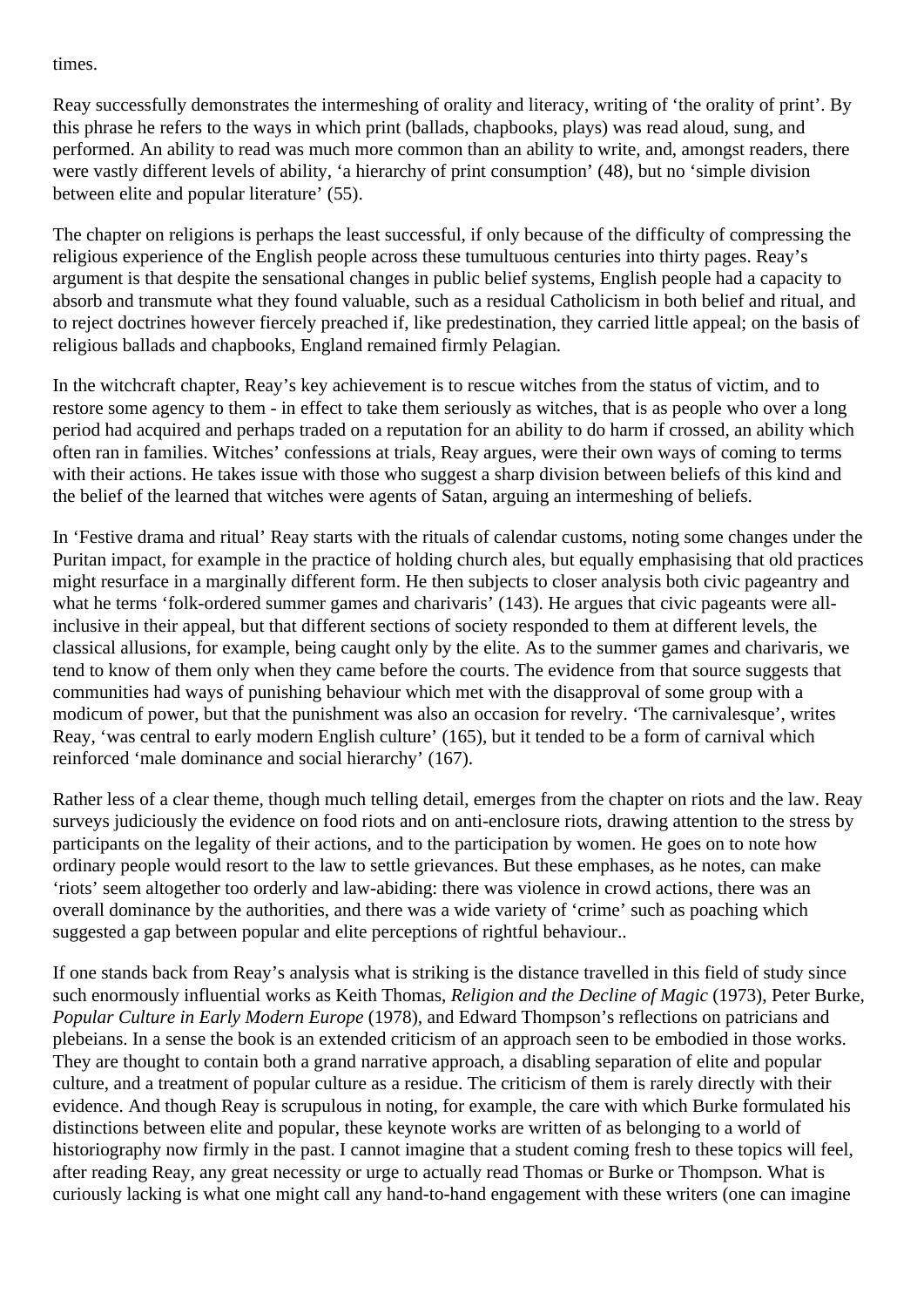how Thompson might have relished that!). Instead they are criticised out of hand for what is seen as a flawed methodology. But is Reay's methodology any better?

It may be taken as fundamental to any historiography that it should have a means of explaining both continuity and change. Reay comments that his 'brief' is the period 1550-1750 (3), and urges readers to be 'relaxed' about these dates and about his excursions outside them. The latter are considerable. In the chapter on festive drama and ritual he starts with Samuel Bamford's recollections of late eighteenth-century Middleton (though noting that Bamford's account is not entirely consistent with earlier ones); in the chapter on orality and literacy he jumps forward a further fifty years and uses Mayhew's interviews with London street vendors; and in the chapter on witchcraft he lights upon choice examples from late nineteenth-century Essex and Cambridgeshire. We are left wondering whether 1750 is in any way a meaningful endpoint: in terms of riots Reay notes that the second half of the eighteenth century was 'the real age of rioting' (197), but offers no explanation for the change in tempo. A disadvantage of ending in 1750 is that Reay can avoid the argument of Peter Burke that in the second half of the eighteenth century the divide between elite and popular cultures had become so wide that scholars began to rediscover 'the people' and their ways. How, one may ask, would Reay explain this pervasive sense of rediscovery?

For the most part the two hundred years from 1550 to 1750 are treated as ones without any significant change. The major exception to this is the chapter on religions where Reay arrestingly outlines the changes which would have been experienced by imaginary 60-year-olds in 1558, in the 1630s, and in 1720. Other changes are also noted: for example, the Puritan impact on civic ritual (161-2), and a change in the character of food riots after 1660, with the stopping of transport more common after 1660 than before (172). But the general tone is to downplay the extent and nature of change (210-2). In the chapters on sexualities and witchcraft (this surely very odd) it makes no appearance. And we are left wondering whether continuities may have endured way beyond 1750.

The truth is that in Reay's approach there is no easily available explanation for change. In the bad old days when many scholars employed some notion, crude or refined, of base and superstructure (and where culture was the superstructure), cultural change could be explained by change at the level of the base. And one would expect to see a period of economic change reflected in change in the superstructure. We have, of course, learned to avoid such crude determinism, and the emphasis in cultural studies is both on culture as agency and on the relative independence of 'culture' as an arena of human thought and activity. Change, if it happens therefore, will be generated from within the sphere of culture not from something outside it. That phrases it too starkly, but it may serve to highlight the difficulty of explaining cultural change in the kind of approach adopted by Reay. Hence, not surprisingly, not much change happens, and where it does, as in religion, that change ('reformations') may have much less impact on day-to-day life than one might expect (85-90).

Part of the difficulty in recognizing or explaining change stems from the argument that the boundaries between elite and popular cultures were fluid. Reay would like to do away with that kind of bipolarity altogether, partly because it fails to give weight to a (third) culture of 'the middling sorts', but mainly because of the boundary-crossing and intermeshing of elite and popular. One of the explanations for cultural change in the late eighteenth century, embodied for example in Robert Malcolmson's *Popular Recreations in English Society 1700-1850* (1973), was that an elite separated itself off from the 'common people' and bore down upon many of the latter's cultural practices. But, given Reay's strong assertions about intermeshing, this kind of explanation is hardly permissible. In the chapter on sexualities, for example, there is no mention of those trying to control sexuality and sexual behaviour. Reay is very unwilling to recognise that anything which might be called 'social control' could have a lasting effect on popular culture - he has little time, for example, for the evidence to this effect assembled by Keith Wrightson and David Levine in their study of Terling. As an agent of change, elite, or for that matter Puritan, reforming impulses are downplayed.

Reay's working definition of popular cultures, quoted above, is at first sight commonsensical. What,